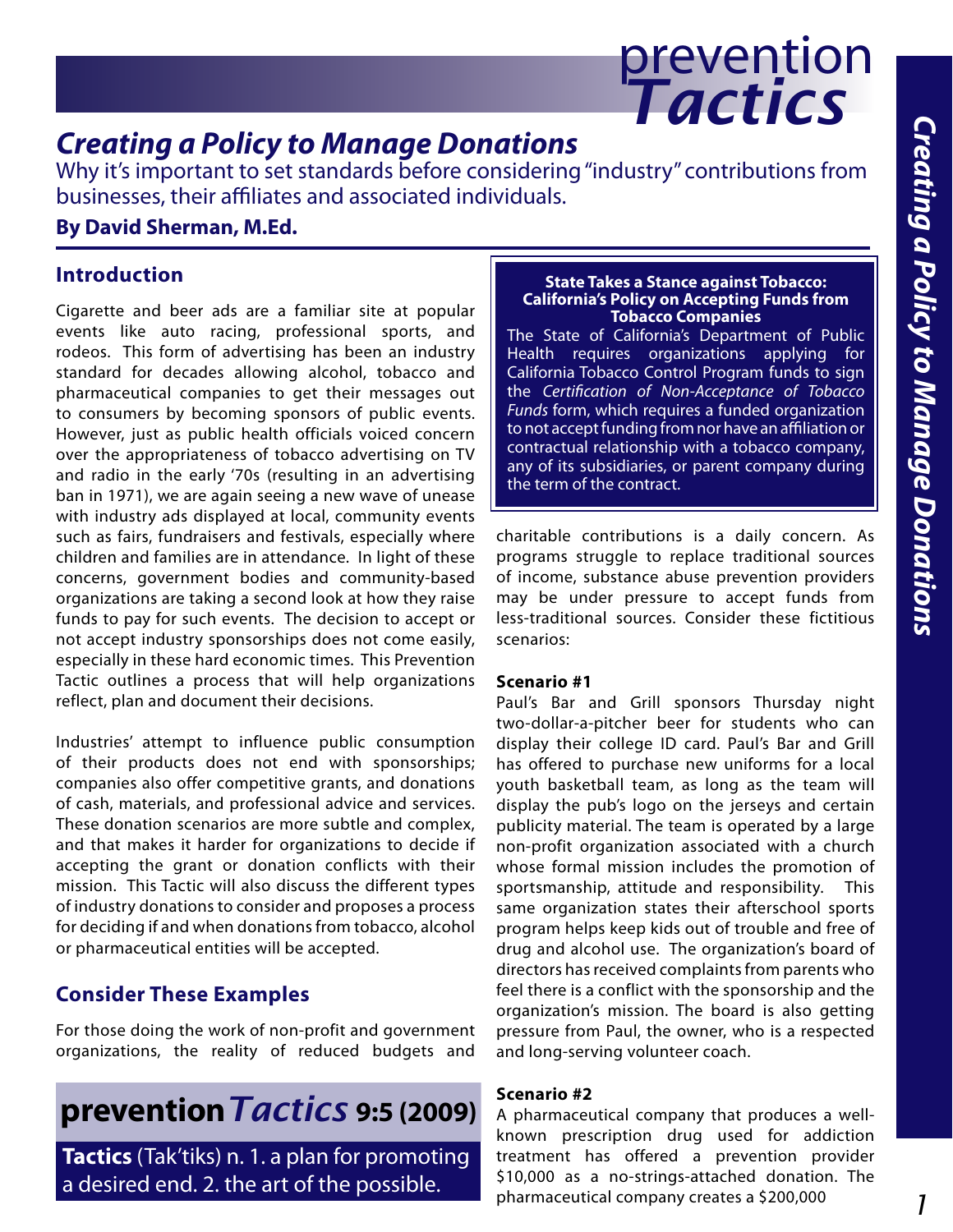statewide media campaign touting the benefits of its drug as part of a holistic treatment regimen and, to promote its image, mentions its donation to the prevention provider.

#### **Scenario #3**

A prevention provider that supports and staffs student assistance programs throughout a large school district hosts an annual fundraising event that includes a dinner and auction. Since one of the long standing board members is a local vintner, the event is held at his winery where two free glasses of wine come with each ticket. In addition, wine is among the auction items. The event is for adults, however youth volunteers help set-up the event.

During the same month as the event, the organization is also updating its brochure featuring its many youth oriented programs and services. The brochure has in the past received the endorsement (use of logo) of the local office of education and the Mayor's Office. This year, however, both entities are questioning their support due to the youth development focus of the programs and the use of alcohol at the fundraising event.

Note: for the purposes of this Tactic, the terms *donor* and *donation* are used broadly and inclusively. For a complete glossary of important terms, please see page 4.

#### **Maintaining Organizational Values**

An organization's credibility is its greatest asset. But without a policy to guide decisions about funding offers, an organization might inadvertently damage its reputation or compromise its fundamental values. A formalized process for developing a policy will help organizations avoid such conflicts.

Organization's the provide substance abuse prevention programs and services may encounter unusual and unexpected donation and sponsorship scenarios. The alcohol, tobacco, and pharmaceutical industries view donations and sponsorships as marketing opportunities to enhance their reputation and further their business objectives. They may use subtle tactics that influence a prevention program's strategy and reputation. For example, an alcohol industry donation might require that their marketing tag line of "drink responsibly" be used, thus omitting the message that one could choose not to drink and enforcing the perception that drinking is only the responsibility of the individual and not an issue to be addressed at the broader public health level. The process of developing a donor policy will add depth to your organization's understanding of the influences that industry donations might exert.

Rather than debating the merits a donation offers in a reactive way or on a case-by-case basis, a donor policy can help an organization avoid creating controversy or making poor funding decisions. The process of reasoning out and adopting a written donor policy can provide unexpected benefits to an organization. Developing such a policy encourages your organization to:

- Thoughtfully evaluate donor offers in light of the organization's overall mission, values and funding strategy.
- Ensure a given funding strategy supports the organization's overall mission.
- Facilitate a discussion and foster understanding about the issue of accepting donations from potentially controversial sources.
- Create an opportunity to identify a wide range of potential donors.
- Provide clear expectations and quidelines for program staff and volunteers.
- Document and institutionalize your decisions, encouraging a thoughtful and efficient process.
- Avoid confusion and provide a basis to review funding strategies when new board members, staff, and volunteers join the organization.

Effective policies do not happen by chance. They are developed by carefully assessing policy statements, judging how those statements reflect the organization's culture, and considering the potential circumstances where the policy will be implemented. Instead of suggesting specific policy language, the remainder of this Prevention Tactic outlines a step-by-step process to help your organization create a practical donor policy tailored to its needs and circumstances. These steps are:

- 1. Build a Foundation
- 2. Assess Your Organization's Needs and Resources
- 3. Educate the Team
- 4. Set Goals and Objectives
- 5. Develop the Written Policy
- 6. Implement the Policy
- 7. Evaluate the Policy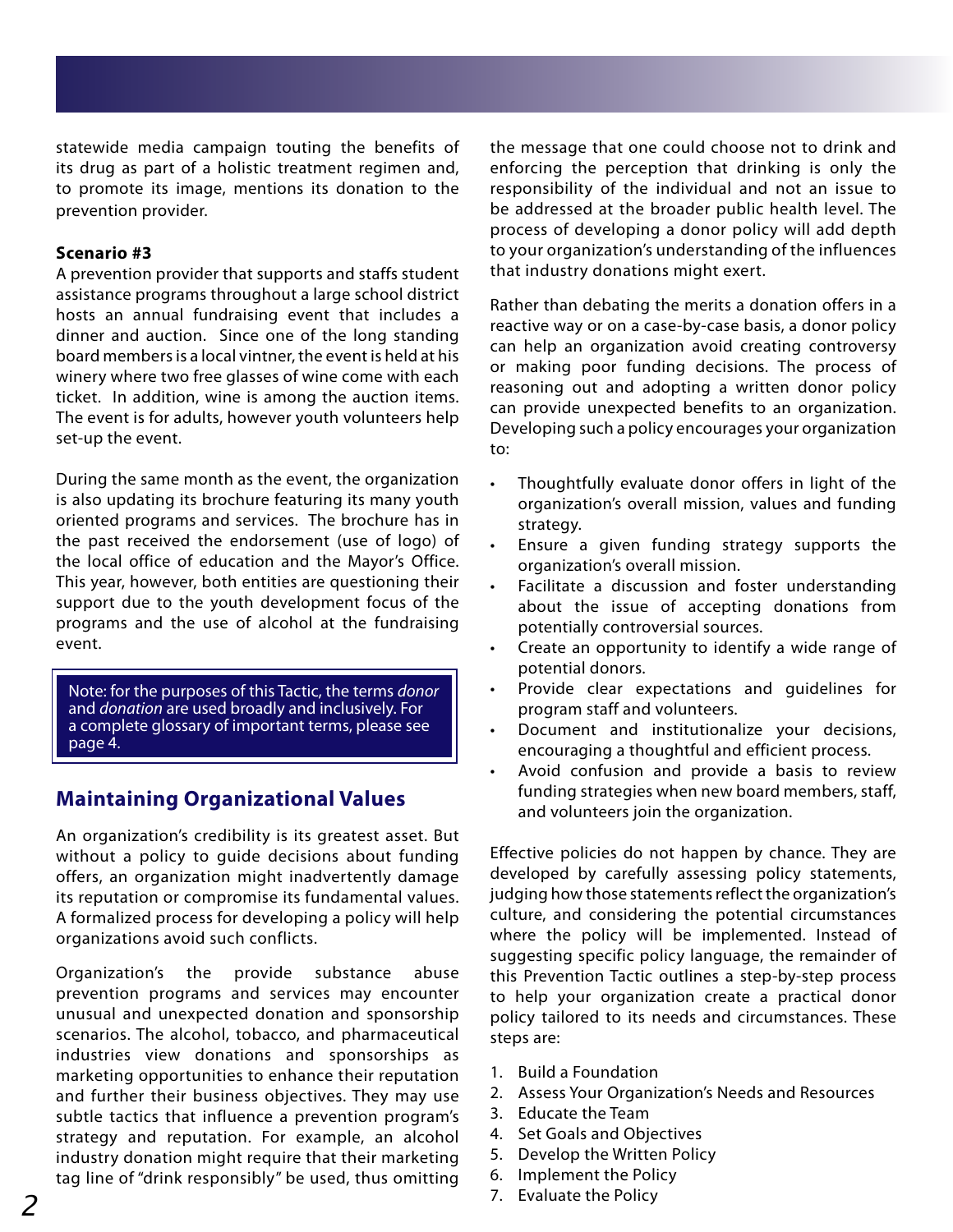#### **Involving External Stakeholders in the Policy Development Process**

In addition to the core group, consider including individuals and groups who offer a unique perspective and understanding of the many factors involved in thinking through a policy. Think about including: program participants, affiliated organizations and/ or volunteers who are familiar with the programs and services offered.

First, decide how their input will be used and clarify their role. You may choose to invite someone to advise the writing team, or you might limit their participation to commenting on policy drafts. If you decide to rely exclusively on the organization's internal staff and board, consider how to gather feedback from a broader audience who can contribute various perspectives on the policy.

To guide the process of writing an effective donor policy, this Tactic presents two components. The first is a conceptual guide for writing a policy, described in seven steps, including important points to consider at each step. The second component is a matrix employed at Step 5 that encourages systematic thinking through the details of six key issues. The matrix, along with the step-by-step guidelines, will guide your organization to develop a policy that affirms its goals, mission, and values.

#### **Seven Steps to Develop a Donor Policy**

#### *Step 1: Build a Foundation*

Before diving into the process of developing a donation policy, set aside time to build a foundation for a writing process that leads to an effective, useful, and sustainable policy.

Begin by affirming your organization's underlying strengths. Be clear about the goals, mission, and key values underlying your organization's activities. These will serve as a compass to guide you during the policy writing process. They will also steer your decisions when you apply your policy to specific donor offers.

Next, identify members of a committee and form a task-oriented team to draft the policy. Bear in mind that the responsibility to establish and apply the policy rests solely with the organization, its board, and management. Determine who is legally responsibile for creating a policy and ensuring its implementation. These are the people who should guarantee that the final policy is aligned with the organization's goals,

mission and key values. They should also form the core of the committee.

It is important that committee members are people who will take an interest in the issues, make meaningful contributions to the process, and support the implementation of the final policy. Listening to many voices will improve the transparency and credibility of your final policy, but you may not appease everyone who plays a role in your organization, its funding, or its functions.

*Step 2: Assess Your Organization's Needs and Resources*

As noted above, not all members of your committee will share the same opinions about an industry donation/ sponsorship policy. Even within your organization, there may be varying degrees of support for such a policy. Early in the process, your committee should assess the degree of support for a policy, as well as the resources and capacity for its implementation.

Some questions to consider:

- How will your organization achieve its donor policy objectives without compromising current or future financial or human resources?
- How will you leverage the commitment and energy of your organization and the people responsible for developing and implementing the policy?
- What is your organization's overall funding strategy? Is it consistent with its goals, mission, and key values?
- How will a donation policy help support that funding strategy?
- How will the policy help your organization remain true to its goals, mission, and key values?

#### *Step 3: Educate the Team*

Not all committee members will be equally versed in the details of donation/sponsorship policies. Some might question the need for such a policy, while others may ask how the organization could have done without one for so long.

Before diving into the detailed task of writing a policy, build a consensus of understanding around the key issues related to donation/sponsorship. Ask the committee members to collect and analyze information about issues faced by other organizations and the policies they use. (The resources listed on page 7 provide a sample of policy documents and other resources related to industry donations and sponsorship.) Provide time for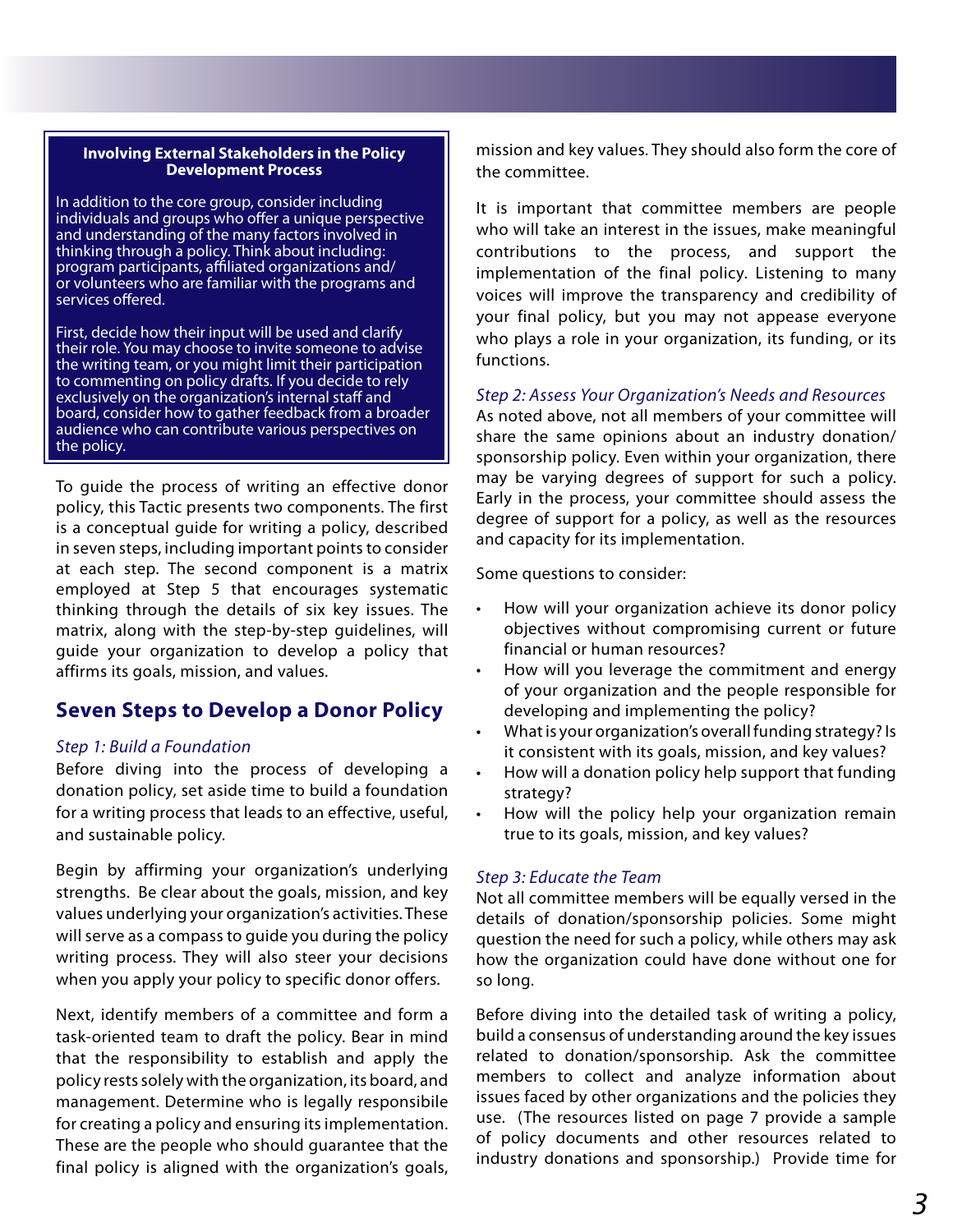#### **Glossary of Key Terms**

**Donation**– A gift or contribution. Donations can take many forms, including:

- **Direct cash donation** A cash grant, or cash offered as part of a sponsorship agreement.
- **Indirect donation –** When a donor gives indirectly to a coalition, membership group or persons that can influence decisions or actions of your organization.
- **In-kind donation –** A donation or gift of time, resources, expertise, use of facilities, sponsorship, equipment, products, or advertising. Generally, any non-cash donation is an in-kind donation.

**Donor** – A donor is any source that provides money, goods, or services to an organization. A donation may come from an individual, a non-profit foundation, government entity or a business. *In the context of this Prevention Tactic, "industry" refers to a donor with a financial interest in alcohol, tobacco, and other drug production, distribution, advertising/marketing, and sales. It can include points of sale such as entertainment and sports venues, public relations firms involved with producers or distributors, as well as foundations or membership organizations in which these producers or distributors have a vested interest.*

**Grant** – A gift of funds for a specified purpose.

**Sponsor** – An agency or organization that finances or performs certain responsibilities for a project or event carried out by another organization.

**Sponsorship** – A business relationship between a provider of cash, resources, or services and an event or organization which offers in return rights that may be used for commercial or public relations advantage. An offer of support in exchange for tangible benefits to the sponsor.

the policy team to review these resources and discuss their applicability to your context.

It might be useful for the committee to discuss various donation scenarios. These might be real donation or sponsorship offers the organization has received in the past, or they might be hypothetical situations that are likely to emerge in the future. The following questions will help your committee identify individuals or organizations that might be affected by a donor policy, and serve as initial discussion points:

- What relationship does your organization, board members, participants or other donors currently have with industry members?
- From what sources has your organization previously accepted donations?
- Have any issues arisen from these relationships? How did the community view these issues?
- What are some reasons why some stakeholders might object to a donor policy? What would be the likely effect of their opposition?

#### *Step 4: Set Goals and Objectives*

After your policy committee has an understanding of the issues related to donations and sponsorships, and they have considered the implications for your organization, discuss the parameters for your policy. Keep in mind the discussions about your organization's central purpose conducted in the previous steps as the team considers these questions:

- What is the overall goal of the policy? Is it a guide, or is it a directive?
- What should it accomplish? Is it intended to quide specific staff decisions, or will it serve as a broader strategic directive encompassing all aspects of the organization's funding strategy?
- What will be the scope of your policy? Will it be effective for different activities and situations? For example, will it apply to different situations such as sponsorship of an educational program, or paying for staff to attend a conference?

#### *Step 5: Develop the Written Policy*

Establish criteria and guidelines that will enable your organization to decide whether, and under what circumstances, to accept donations/sponsorship. The policy should be broad enough to apply to the various activities your organization is involved in. It should be specific enough to provide clear guidance to decision makers. Finally, it should be clearly written and userfriendly so that it is effective and helpful.

To make it easier to systematically assess an offer and apply your policy, consider creating a decisionmaking matrix to help determine when and under what conditions to accept donations or sponsorships. A sample matrix appears on the next page. As part of your policy development strategy, you might first adapt these questions to align with your organization's specific mission and unique circumstances.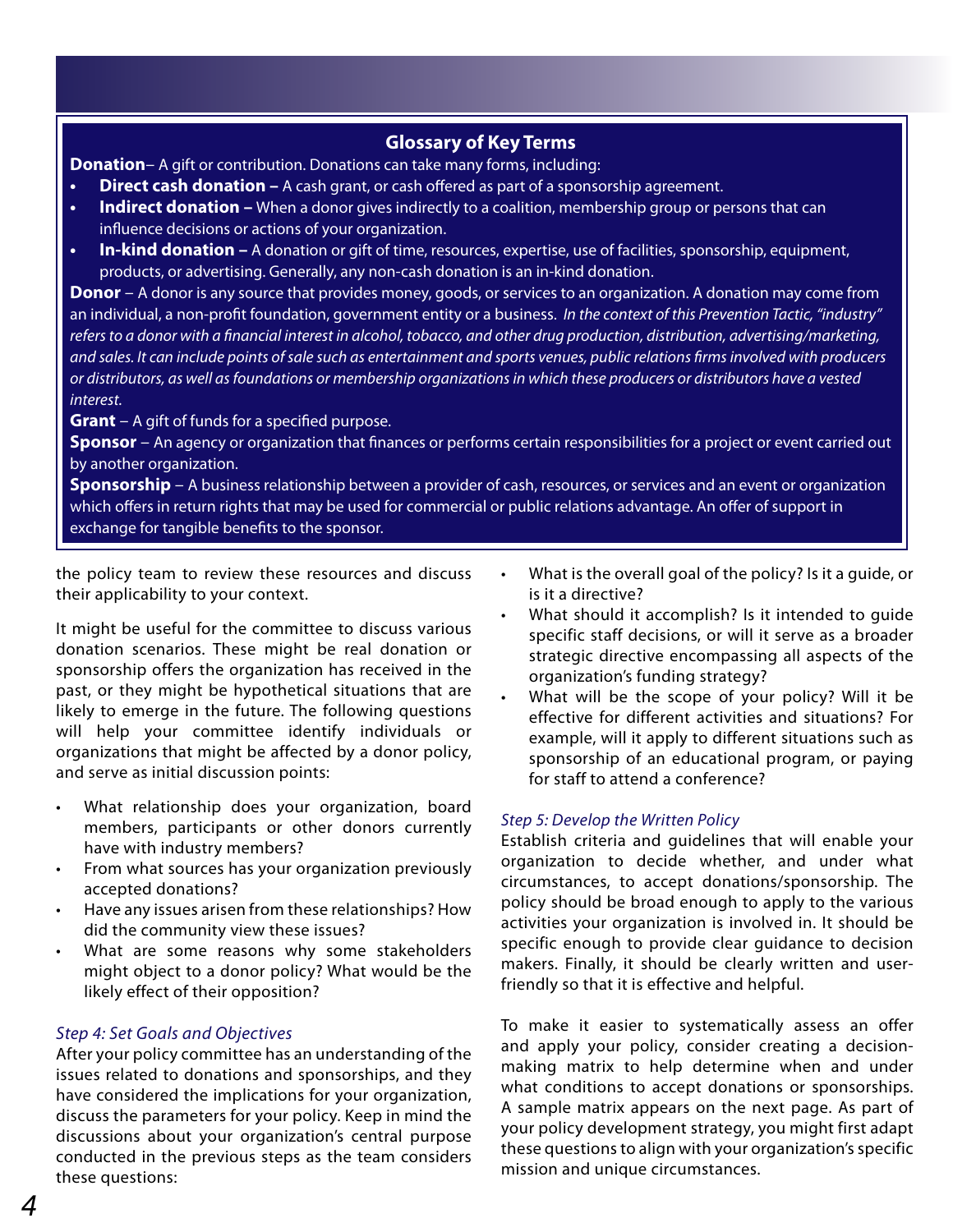| <b>Sample Decision Making Matrix for</b>                                                                                                                                                                                                                            |
|---------------------------------------------------------------------------------------------------------------------------------------------------------------------------------------------------------------------------------------------------------------------|
| <b>Assessing Individual Donations/Sponsorships</b>                                                                                                                                                                                                                  |
| <b>Critical to mission</b>                                                                                                                                                                                                                                          |
| What are the expectations for how the donation will be used and how does it help our participants or affiliates?<br>$\bullet$                                                                                                                                       |
| How well does our organization's goals, mission and values align with the donor's and will a donation compromise these?<br>$\bullet$                                                                                                                                |
| Will it sustain operations or fund a specific program. Or, will it only allow emergency "life support" for the organization that should actually<br>$\bullet$                                                                                                       |
| reassess its capacity, structure or viability? Will it allow us to achieve critical objectives otherwise unattainable?                                                                                                                                              |
| What impact will the donation have on the organization's financial or human resources during and after the funding period and will it alter<br>$\bullet$                                                                                                            |
| our long-term funding strategy?                                                                                                                                                                                                                                     |
| Does the size of the donation relative to the organization's normal funding create an undue influence or dependency?<br>$\bullet$                                                                                                                                   |
| Nature of the donor/sponsor                                                                                                                                                                                                                                         |
| Why does the donor want to work with or fund us and how will the donor's interests be advanced if we accept the donation/sponsorship?<br>$\bullet$                                                                                                                  |
| Are the donor's/sponsor's ethical standards and business practices consistent with our own standards and practices?<br>$\bullet$                                                                                                                                    |
| Has the donor/sponsor engaged in harmful or unethical practices in the past, and can we confirm that it is no longer involved in those<br>$\bullet$<br>practices (if relevant)?                                                                                     |
| Is the donor a subsidiary or affiliate of an entity we have decided not to accept funds from? Is the donor related to or have a history of<br>$\bullet$                                                                                                             |
| representing or advancing the interests of an entity with whom we would not partner directly? If so, will this indirect relationship harm our                                                                                                                       |
| interests?                                                                                                                                                                                                                                                          |
| <b>Relationship</b>                                                                                                                                                                                                                                                 |
| Will accepting a donation/sponsorship conflict with parameters or rules that exist with current contracts, grants, or agreements w/partner<br>$\bullet$<br>organizations?                                                                                           |
| Does agreeing to a particular industry donation/sponsorship open a door to other donors/sponsors? If a donation/sponsorship leads to offers<br>$\bullet$<br>from other industry members, will it become more difficult to judge those offers in an unbiased manner? |
| Will this relationship cause current or future desired donors to avoid supporting our organization?<br>$\bullet$                                                                                                                                                    |
| Role of the potential donor                                                                                                                                                                                                                                         |
| What role will the proposed donor play in the relationship, for example, has the donor requested input or authority over our program or<br>$\bullet$<br>materials?                                                                                                  |
| Has the donor imposed any guidelines or restrictions on our organization that may limit our freedom to conduct operations at our discretion?<br>$\bullet$                                                                                                           |
| Has the donor imposed criteria that challenge, weaken, or omit public health messages? (E.g., we want no alcohol served, donor wants<br>$\bullet$<br>"responsible drinking" message.)                                                                               |
| Will our organization accept restricted donations? If so, under what conditions?<br>$\bullet$                                                                                                                                                                       |
| How can our organization guard against altering its message (self-censorship), actions or relationships with other affiliated organizations to<br>$\bullet$<br>please or to avoid offending the donor/sponsor?                                                      |
| Does our organization or does the donor/sponsor require a written agreement? If the latter, are the terms and conditions expressed in it<br>$\bullet$<br>ones our organization accepts fully?                                                                       |
| <b>Public relation cost and benefits</b>                                                                                                                                                                                                                            |
| Will our organization's name or logo be used in industry promotional campaigns?<br>$\bullet$                                                                                                                                                                        |
| Will the donor's/sponsor's name or logo be included in the organizations materials?<br>$\bullet$                                                                                                                                                                    |
| If the name or logo of either party is used, are there implications for how they are viewed by individuals, the community, or policy makers?<br>٠                                                                                                                   |
| Will our organization's reputation be enhanced by the donation/sponsorship offer?<br>$\bullet$                                                                                                                                                                      |
| Will our organization's reputation be invoked to promote the donor's/sponsor's image?<br>$\bullet$                                                                                                                                                                  |
| Could the donation be used by the donor/sponsor in public relations and/or advertising campaigns in a manner that misleads the public?<br>$\bullet$                                                                                                                 |
| Will this relationship help attract people to our organization and its mission?<br>$\bullet$                                                                                                                                                                        |
| What perceived conflicts of interest could arise from a relationship between our organization and the donor?<br>$\bullet$                                                                                                                                           |
| Limiting industry influence within the organization                                                                                                                                                                                                                 |
| Does the donor/sponsor clearly understand the purposes to which our organization will apply the donation or sponsorship?<br>$\bullet$                                                                                                                               |
| Can we protect our organization's independence by building a "fire wall" between the donor/sponsor and our programs?<br>$\bullet$                                                                                                                                   |
| How will we manage the relationship between our organization and the donor/sponsor? Who will act as liaison between our organization<br>٠                                                                                                                           |
| and the donor? Who will act with final authority for the donor/sponsor in business interactions with our organization?                                                                                                                                              |
| Does our organization's staff or board members have a relationship with the donor/sponsor? If so, is there a risk that such a relationship<br>$\bullet$<br>may alter our program's operations?                                                                      |
| Are there guidelines that cover industry gifts to individuals or volunteers in our organization?<br>$\bullet$                                                                                                                                                       |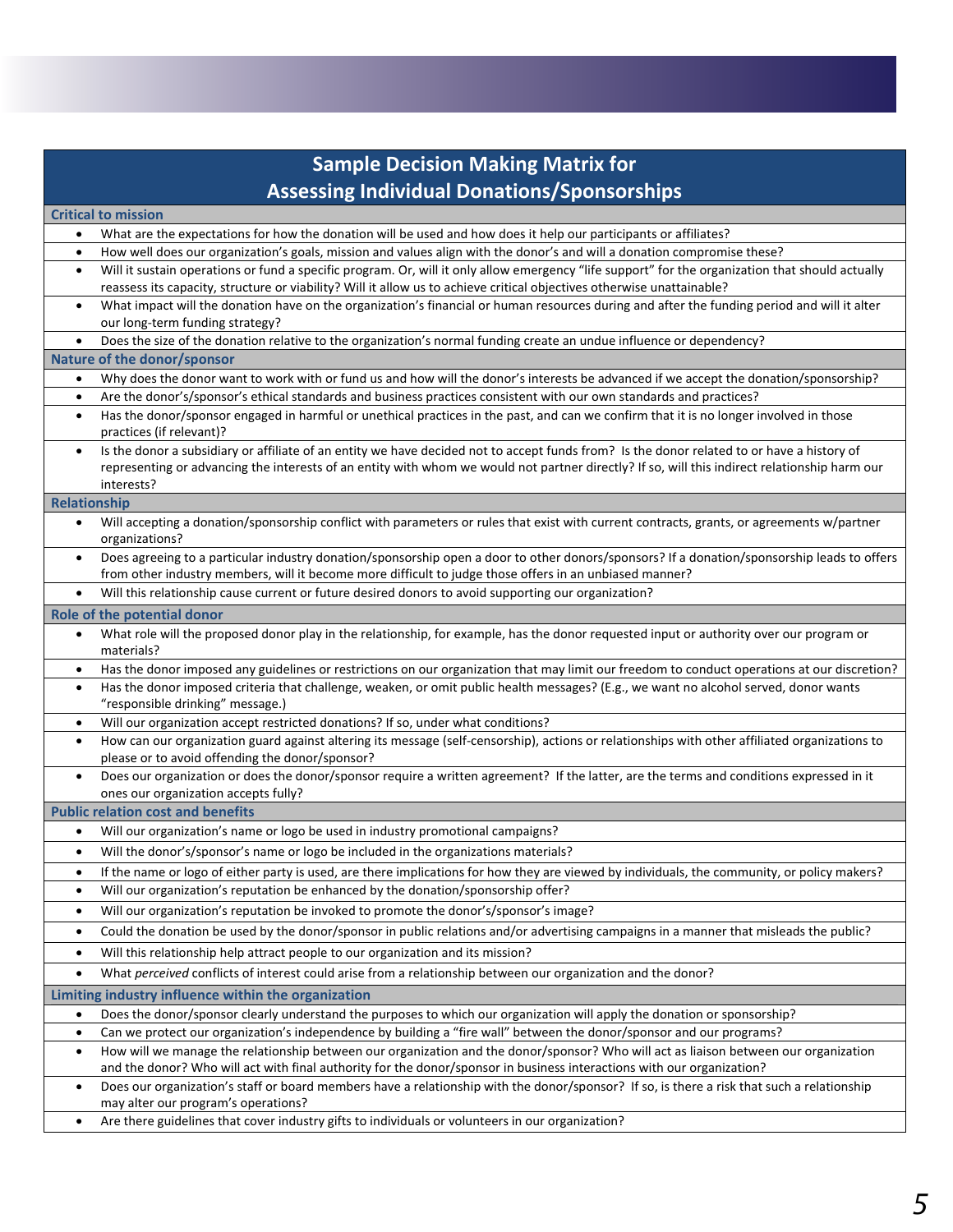Once your committee drafts a decision matrix, they may want to test it. Imagine different scenarios. These may be actual donations your organization has accepted or declined in the past, or future funding opportunities that may arise. Once you test the decision matrix, adjust it as appropriate.

One consequence of using the matrix to discuss hypothetical (or real) scenarios, is that your committee may conclude that a matrix may not be needed for every decision. Your organization may know exactly what is appropriate in certain situations. For example, it may hold that a school should never accept funding from the alcohol industry for events involving children, but it might accept a donation of wine for an adultsonly event like a fundraising auction. Building these "obvious" scenarios into your policy will clarify when it is essential to utilize the Decision Making Matrix.

Many policies evolve after organizations experience successes and respond to new challenges; don't expect to create a perfect policy that can be etched in stone. Begin the process with an open approach that honors the inputs of your committee members and stakeholders.

#### *Step 6: Implement and Sustain the Policy*

Just because a policy has been written, it does not automatically become part of the organization's culture. As part of its work, the committee should consider issues around how the policy will be incorporated into the everyday operations of the organization. Consider, for example, how the organization will address these questions:

- How will your policy be positively conveyed to staff, affiliates, stakeholders, prior donors, and new donors?
- Will the policy be shared in annual reports to publicly present your policy so it is common knowledge to possible donors?
- What procedure will be used to apply the policy? What will trigger its application?
- Which staff members will implement the policy? Will an individual or committee be involved?
- Who in the organization will review offers and make decisions about whether, and under what circumstances, to accept them?
- Will the full board of directors, or designated individual board members (or committee), oversee the application of the policy?

#### **Tips for Designing a Policy Evaluation**

- Review the goals and objectives of your policy in relation to your organization's mission and key values.
- Don't wait until it has been in place for a long time; collect data as soon as you implement your policy.
- • Collect the data you need using simple and straightforward methods, such as questionnaires, interviews, and focus groups.
- Collect a broad range of information to fully understand the impact of your policy. Pose key questions such as:
	- Were the terms and conditions met by the donor?
		- Did the donation or sponsorship serve the organization as intended?
	- What feedback was provided by staff and affiliated organizations?
- Review your evaluation results on an ongoing basis to guide modifications to your policy.

Adapted from *Let's Take Action on Alcohol Sponsorship*. A practical guide to policy development for organizations on the issue of alcohol sponsorship. Alcohol Policy Network, Ontario Public Health Association, March 2005.

#### *Step 7: Evaluate the Policy*

Evaluation enables your organization to measure if your policy is being implemented as intended, with consistency and if there are any changes or additions that need to be made to make it more effective and practical for the organization.

You may want to articulate an evaluation process within the policy document. Some questions to consider:

- What methods will be used to evaluate the policy?
- How often will your organization evaluate the policy?
- What roles will staff and board members play in evaluating the policy?
- How will your organization ensure that the evaluation process is objective, and not left only to those most committed to maintaining donor relations?
- How will the organization assure the policy's stability and avoid revisions based on temporary situational factors?
- If changes to the policy are indicated, what is the process for proposing and approving those changes?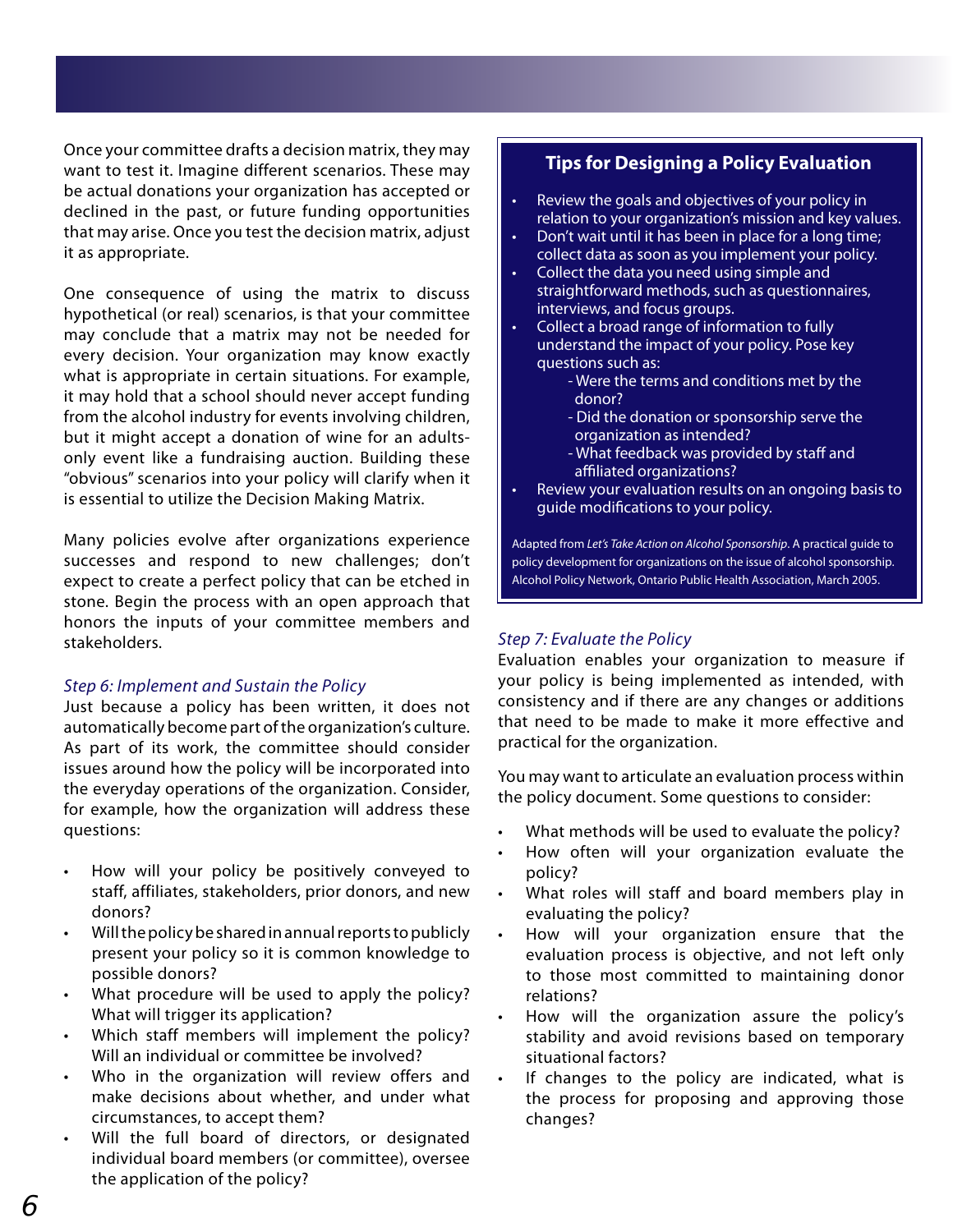#### **Conclusion**

All formal organizations rely on written policies to guide choices that benefit the organization and the people they serve. Funding decisions are no different. A comprehensive donor policy should consider the directness of the donation, the terms under which the donation is offered, and the public perception of such a donation. The seven steps outlined in this Prevention Tactic will guide your organization through a reflective, solution-generating process to emerge with a policy that will help it achieve its mission.

#### **Resources**

*Buck Tobacco Sponsorship Project* website contains useful information related to sponsorship issues. Although the focus is on tobacco company sponsorship of rodeos, the principles and examples presented throughout the site are applicable to many organizations grappling with the issue of industry sponsorship. In particular, the *Policy Materials* section and *Tip Sheets on Tobacco Sponsorship or Rodeos* offer examples of materials that can be adapted for use by other organizations. The website address is **http://www.bucktobacco.org/index.html**

*Ethical Funding: The Ethics of Tobacco, Alcohol, & Pharmaceutical Funding–A Practical Guide for LGBT Organizations.* Coalition of Lavender Americans on Smoking and Health & Progressive Research and Training for Action, 2001. Available at **http://www.gaysmokeout.net/docs/EthicalFundingForLGBTOrganizations.pdf** This extensive guide describes funding considerations for lesbian, gay, bi-sexual and transgender organizations, and includes a number of sample policies, guidelines and concepts that your team may find useful in general applications.

*Guidance for Collaboration with the Private Sector.* Centers for Disease Control and Prevention. Manual Guide, General Administration CDC-81, 2/18/97. Accessed on August 3, 2009. Available at

#### **http://www.cdc.gov/od/foia/policies/collabor.htm**

This Centers for Disease Control policy document is designed for its employees to evaluate collaborations with the private sector. While the policy may not be directly applicable to your organization's situation, the criteria for assessing collaborators may stimulate useful discussion among your committee members.

*Let's Take Action on Alcohol Sponsorship*–*A practical guide to policy development for organizations on the issue of alcohol sponsorship.* Alcohol Policy Network, Ontario Public Health Association, March 2005. As the subtitle indicates, this is a detailed guide for organizations developing sponsorship policies. It includes a section detailing the alcohol industry's sponsorship of organizations and events as well as a number of case studies that provide lessons from the field.

*Partner or Foe? The Alcohol Industry, Youth Alcohol Problems, and Alcohol Policy Strategies.* (2002). American Medical Association. Available at **http://www.amaassn.org/ama1/pub/upload/mm/388/partner\_foe\_brief.pdf** This briefing paper offers a guide for understanding and responding to the alcohol industry's public awareness and education initiatives. It includes recommendations for negotiating with and responding to industry prevention strategies.

White, William L., and Tonai, Elizabeth. *The Ethics of Affiliation: The Relationship between Alcohol, Tobacco and Other Drug Prevention Agencies and the Alcohol, Tobacco and Pharmaceutical Industries.* Prevention First, Inc. (1998). Available at **www.facesandvoicesofrecovery.org/pdf/White/eoa\_executive.pdf**

This paper summarizes the work of more than thirty prevention professionals who debated the ethical issues involved in the question of whether it is ethically appropriate for alcohol, tobacco and other drug (ATOD) abuse prevention agencies to accept funds from or otherwise collaborate with the alcohol, tobacco, and pharmaceutical industries.